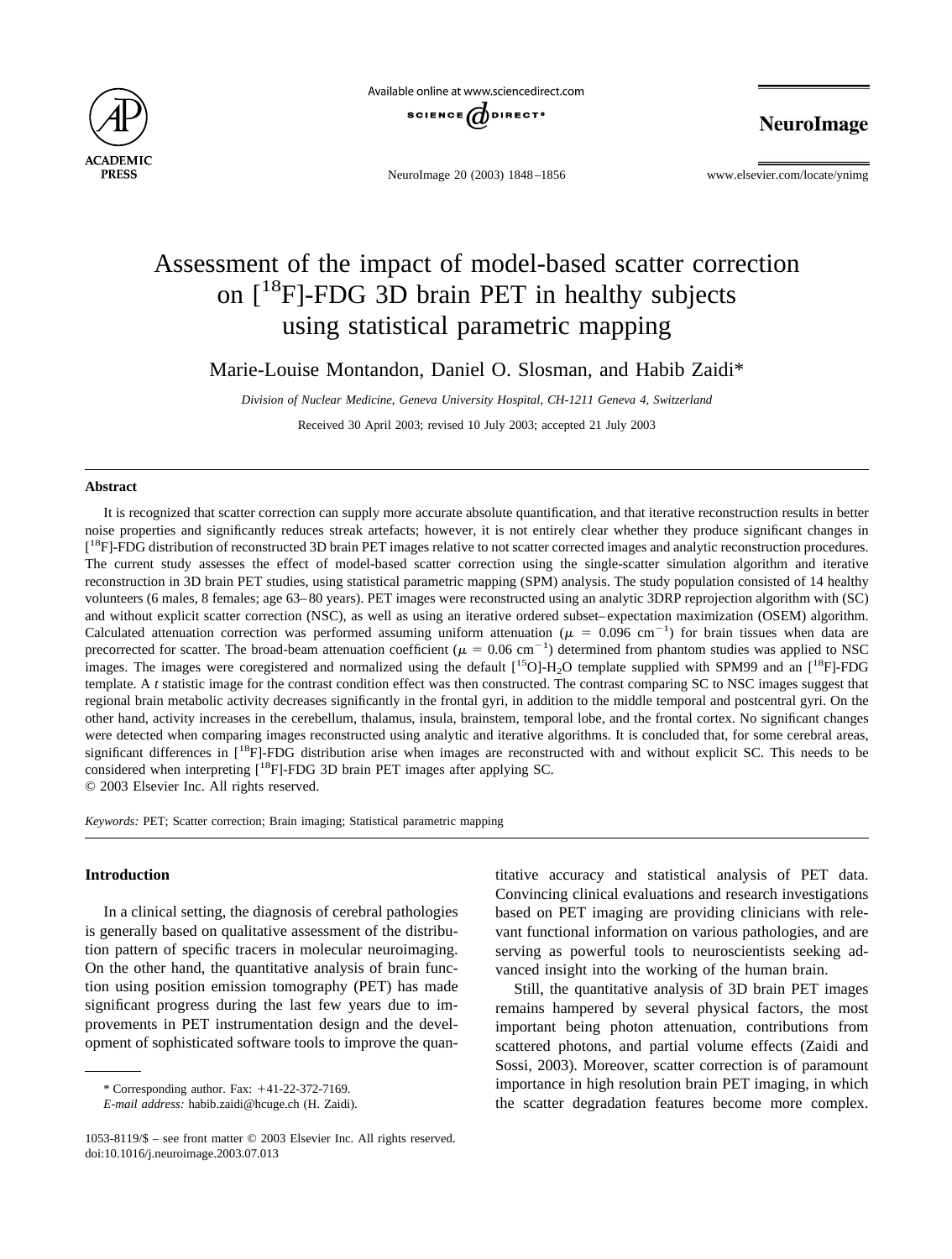Much worthwhile effort has been spent addressing the scatter correction problem, which has led to the proposal of several algorithms with varying degrees of success. Nevertheless, none of them has proved to be sufficiently robust and accurate, thus spurring further efforts in this direction. Previous evaluations of scatter correction techniques have been limited to conventional qualitative assessment using clinical studies or quantitative regions of interest based analysis of Monte Carlo simulation or experimental phantom measurements [\(Zaidi, 2001\).](#page-8-0) In addition to these evaluations, it is also desirable to investigate the effect of scatter correction on the distribution pattern of regional brain metabolic activity using realistic source distributions through voxel-based analysis techniques.

Statistical Parametric Mapping (SPM) (Wellcome Department of Cognitive Neurology, University College London, UK) is among the state-of-the-art packages for statistical analysis of neuroimaging data because it is very flexible, well documented, and extensively tested [\(Friston et](#page-7-0) [al., 1999\).](#page-7-0) Using SPM and SPECT data of normal subjects reconstructed with the triple-energy window scatter correction method and without explicit scatter correction but partially compensated using an effective linear attenuation coefficient, [Shiga et al. \(2002\)](#page-7-0) demonstrated that differences in the  $123$ I-IMP distribution arise in different cerebral structures when the data are processed using both protocols. These differences could potentially cause reduced diagnostic accuracy and false interpretation of images. In a related study, [Matsuda et al. \(2002\)](#page-7-0) compared reduction in regional cerebral blood flow (rCBF) in patients with probable Alzheimer's disease before and after correction for partial volume effects. They concluded that this correction is essential for investigation of the atrophied brain when using SPECT cameras with limited spatial resolution. The current study assesses the effect of model-based scatter correction on the distribution of  $\lceil^{18}F\rceil$ fluorodeoxyglucose ( $\lceil^{18}F\rceil$ -FDG) in 3D brain PET studies using SPM analysis in healthy volunteers.

### **Materials and methods**

#### *Subjects*

The study population consisted of 17 right-handed healthy volunteers. This limited set of subjects was recruited within the framework of the NRP38 program [\(Slosman et](#page-7-0) [al., 2001\),](#page-7-0) which is a large project focusing on early diagnosis of dementia of Alzheimer's type. This study was approved by the ethics committee of Geneva University Hospital, and all healthy volunteers gave their written informed consent for participation. The 17 subjects were randomly drawn from the larger pool of healthy volunteers; 3 of them were excluded because of insufficient image quality, technical failure, or pathological findings. The remaining 14 normal subjects (6 males, 8 females) were used in

this study. Their age ranged from 63 to 80 years (mean  $\pm$  $SD = 70.6 \pm 4.8$  years).

#### *PET data acquisition and reconstruction*

PET data acquisition (25 min) started 30 min after intravenous injection of approximately 300 MBq of  $[^{18}F]$ -FDG on the ECAT ART continuously rotating partial-ring positron tomograph (CTI/Siemens, Knoxville, TN), operated in fully 3D mode. Images were first reconstructed using an analytic 3DRP reprojection algorithm [\(Kinahan and Rog](#page-7-0)[ers, 1989\)](#page-7-0) with (SC) and without explicit scatter correction (NSC). The default parameters used in clinical routine were applied (Ramp filter, cut-off frequency 0.35 cycles/pixel). In a second step, the scatter corrected data sets were reconstructed by means of a 2D iterative normalized attenuation weighted, ordered subset–expectation maximization reconstruction (NAW OSEM) following Fourier rebinning (FORE) [\(Michel et al., 1998\).](#page-7-0) In FORE, oblique rays are binned to a transaxial slice using the frequency-distance relationship of the data in Fourier space. This algorithm rebins the 3D data into a stack of ordinary 2D direct sinograms and the image is reconstructed in 2D slice-by-slice. The OSEM reconstruction parameters were 6 iterations and 16 subsets followed by a postprocessing Gaussian filter (kernel FWHM  $= 6.0$  mm). The reconstructed images consist of 47 slices with  $128 \times 128$  resolution and a voxel size set to  $1.72 \times 1.72 \times 3.4$  mm<sup>3</sup>.

# *Attenuation and scatter corrections*

Scatter correction was performed using a model-based scatter correction algorithm that combines both the emission scan and attenuation map together with the physics of Compton scattering to estimate the scatter distribution [\(Watson et al., 1997\).](#page-8-0) Calculated attenuation correction was performed by approximating the outline of the head using a slice-dependent ellipse assuming uniform attenuation for brain tissues. The narrow-beam linear attenuation coefficient ( $\mu = 0.096$  cm<sup>-1</sup>) was used for scatter corrected data sets, while a broad-beam coefficient ( $\mu = 0.06$  cm<sup>-1</sup>) determined from phantom studies as explained below was applied to noncorrected images to partially compensate the contribution from scattered photons and the resulting overcorrection for attenuation effect. A slightly lower value of the attenuation coefficient is used for the following reason [\(Zaidi and Montandon, 2002\).](#page-8-0) The full value of  $\mu$  predicts how many photons will be removed from a single, narrowbeam of radiation due to the combined processes of absorption and scatter. It ignores the number of photons that can be scattered into the path from other directions. That is, it ignores the build-up caused by the broad-beam conditions of nuclear medicine imaging. Use of the actual narrowbeam value of  $\mu$  without explicitly correcting for scatter will overcorrect for attenuation and an image excessively hot in the center will result. Although images may be cos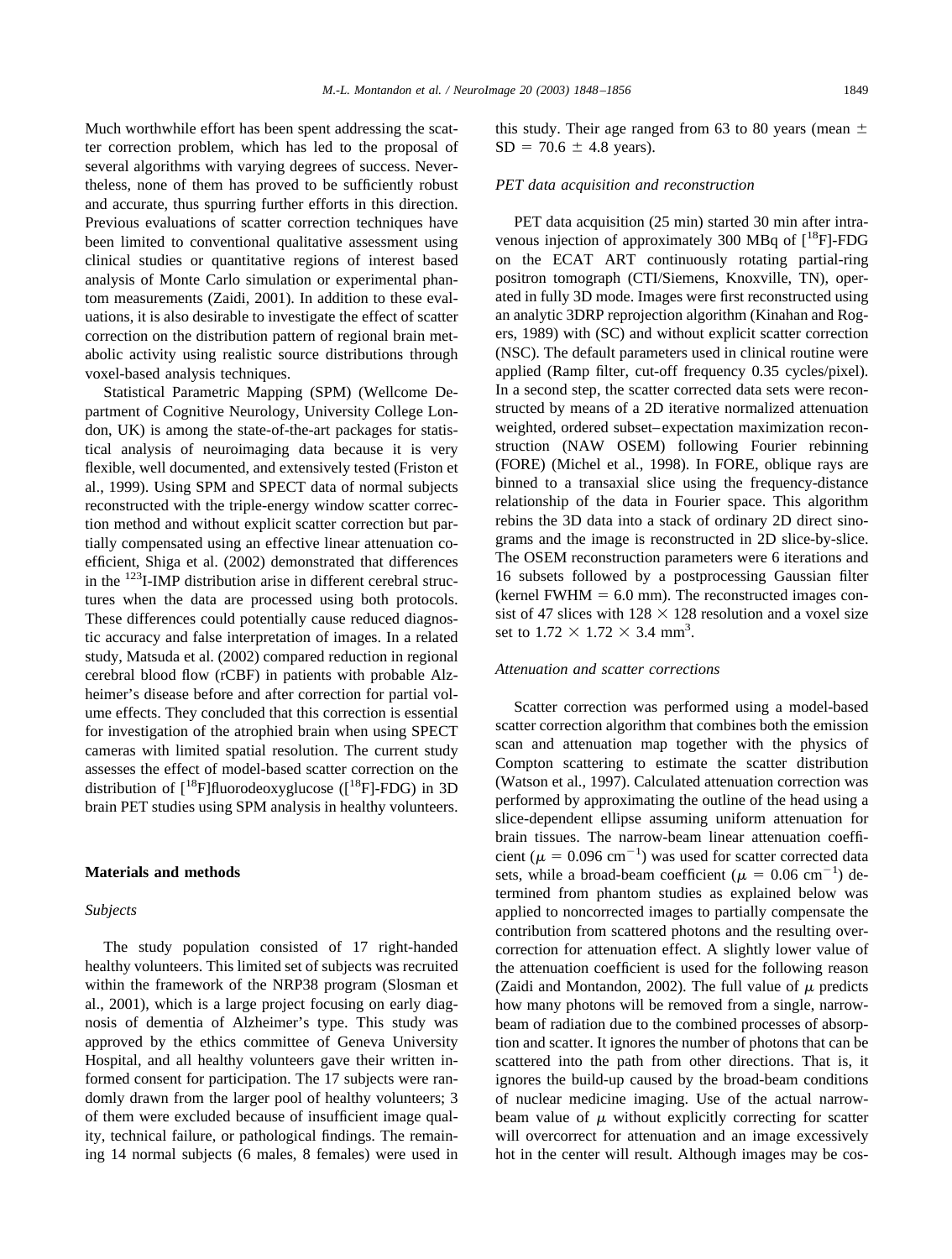metically enhanced, improvements in image quantitation are only minimal with the reduced  $\mu$  method of scatter correction. This is because this method assumes that scatter affects all locations in the image to the same extent. However, scatter is object and depth dependent, and a correction method that does not take this fact into account may result in large quantitation errors.

The determination of the effective linear attenuation coefficient for 511 keV photons was carried out following the approach originally proposed by [Stodilka et al. \(1998\)](#page-7-0) and used by [Van Laere et al. \(2000\)](#page-7-0) for determining an empiric optimal attenuation coefficient for 140 keV in brain SPECT imaging. The method entailed the following steps: the external cylinder supplied with the commercial 3D Hoffman brain phantom (Data Spectrum Corporation, Hillsborough, NC) was homogeneously filled with  $[^{18}F]$ -FDG to simulate typical brain imaging conditions. Uniform attenuation maps were constructed by manually fitting a circular region of interest on all slices containing the cylinder, followed by assignment of a constant attenuation coefficient varying between  $0.04$  and  $0.1 \text{ cm}^{-1}$ . Horizontal and vertical count profiles through the reconstructed cylinder (averaged over the central 10 pixels) were then determined and fitted to pixel position (*x*) along the profile (*p*) assuming symmetric quadratic distribution of the form  $p(x) = a x^2 + b$ . The coefficient *b* reflects the capacity of uniform attenuation correction to yield uniform profiles, that is  $b = 0$  at the optimal effective attenuation coefficient  $\mu_{\text{eff}}$ . This latter was estimated through quadratic interpolation from the experimental ( $\mu_i$ ,  $b_i$ ) pairs [\(Van Laere et al., 2000\).](#page-7-0) Consistent with results obtained by [Cherry et al. \(1991\),](#page-7-0) the optimal effective  $\mu$  value in 3D brain imaging is much lower compared to the theoretical value for scatter corrected data ( $\mu$  =  $(0.096 \text{ cm}^{-1})$  and was found to be equal to 0.06 cm<sup>-1</sup>.

# *Spatial normalization and statistical analysis*

SPM is now considered among the gold standard tools and is being used worldwide both in research and clinical neuroimaging investigations. It consists in the construction of spatially extended statistical processes to tests hypotheses regarding regionally specific effects in neuroimaging [\(Fris](#page-7-0)[ton et al., 1995; Worsley et al., 1996\).](#page-7-0) The steps involved in the statistical analysis of brain PET images include: coregistration, spatial normalization, Gaussian smoothing, and construction of statistical parametric maps. The images were coregistered and normalized using SPM99 [\(Friston et](#page-7-0) [al., 1999\).](#page-7-0) A voxelwise unpaired *t* test was performed generating a *t* statistic map with 26 degrees of freedom for the contrast condition effect after to specification of a design matrix. This was then converted to a *Z* map to assess statistical significance at a *P* level of 0.05 corrected for multiple comparisons. Changes in regional cerebral glucose metabolism produced by two different conditions: (1) SC vs. NSC and (2) analytic 3DRP vs. iterative OSEM reconstructions, were investigated according to the general linear model in each voxel. Proportional scaling was applied by adjusting the mean global activity of each scan to 50 ml/100 ml/min and the threshold of gray matter to 0.80. A voxellevel threshold of 0.001 corrected for multiple comparisons was used. Spatial normalization is among the most important preprocessing steps in SPM analysis. Since MR images of the subjects were unavailable, we were limited to functional templates. Two templates were used for spatial normalization: (1) the standard PET template provided with SPM99 initially constructed at the Wellcome Department of Cognitive Neurology (University College London, UK) using  $[15O]-H<sub>2</sub>O$  PET images of 12 normal subjects scanned in resting condition with eyes closed, and (2) a specially designed  $[$ <sup>18</sup>F]-FDG PET template constructed at Gregorio Marañón University Hospital (Madrid, Spain) by scanning 17 normal subjects in resting condition with eyes open during tracer uptake in a dark room [\(Gispert et al., 2003\).](#page-7-0) This template was built by averaging  $[$ <sup>18</sup>F]-FDG PET images normalized to the  $[$ <sup>15</sup>O]-H<sub>2</sub>O template followed by Gaussian smoothing (8 mm) according to the approach used by [Signorini et al. \(1999\).](#page-7-0) It is worth emphasizing that the default SPM99 template is commonly applied regardless of the specificities of the tracer being used and subjects' con-ditions. [Fig. 1](#page-3-0) illustrates the standard  $[{}^{15}O]$ -H<sub>2</sub>O supplied with SPM99 software package and the  $[{}^{18}F]$ -FDG template used in this study.

#### **Results**

[Fig. 2](#page-4-0) shows brain images with good statistics of a healthy volunteer as reconstructed by 3DRP after modelbased scatter correction, the same analytic reconstruction algorithm without explicit scatter correction, and the iterative OSEM reconstruction algorithm, respectively. Horizontal profiles drawn through the thalamus of this slice are also illustrated. Model-based scatter correction significantly improved image quality and overall contrast between brain structures at the expense of a poor signal-to-noise ratio [\(Zaidi, 2000\)](#page-8-0) as demonstrated on the mean images of the healthy volunteers [\(Fig. 3\)](#page-5-0). It has also been shown that iterative OSEM reconstructions produce good quality images that have better signal-to-noise ratio, especially when an efficient regularization scheme is used to account for the ill-posedness nature of the reconstruction problem. The mean images reconstructed using 3DRP with and without explicit scatter correction together with difference maps calculated as mean( $SC$ ) – mean(NSC) and mean(NSC) – mean(SC) are shown in [Fig. 3](#page-5-0) to better illustrate the differences between reconstructing the same data with SC and NSC, while avoiding problems of interpreting significance due to an artificially low variance estimate since only one scan per subject were acquired.

[Table 1](#page-6-0) lists the peaks of the most significant decreases and increases in brain metabolism when images are normalized using both the default  $[{}^{15}O]$ -H<sub>2</sub>O template supplied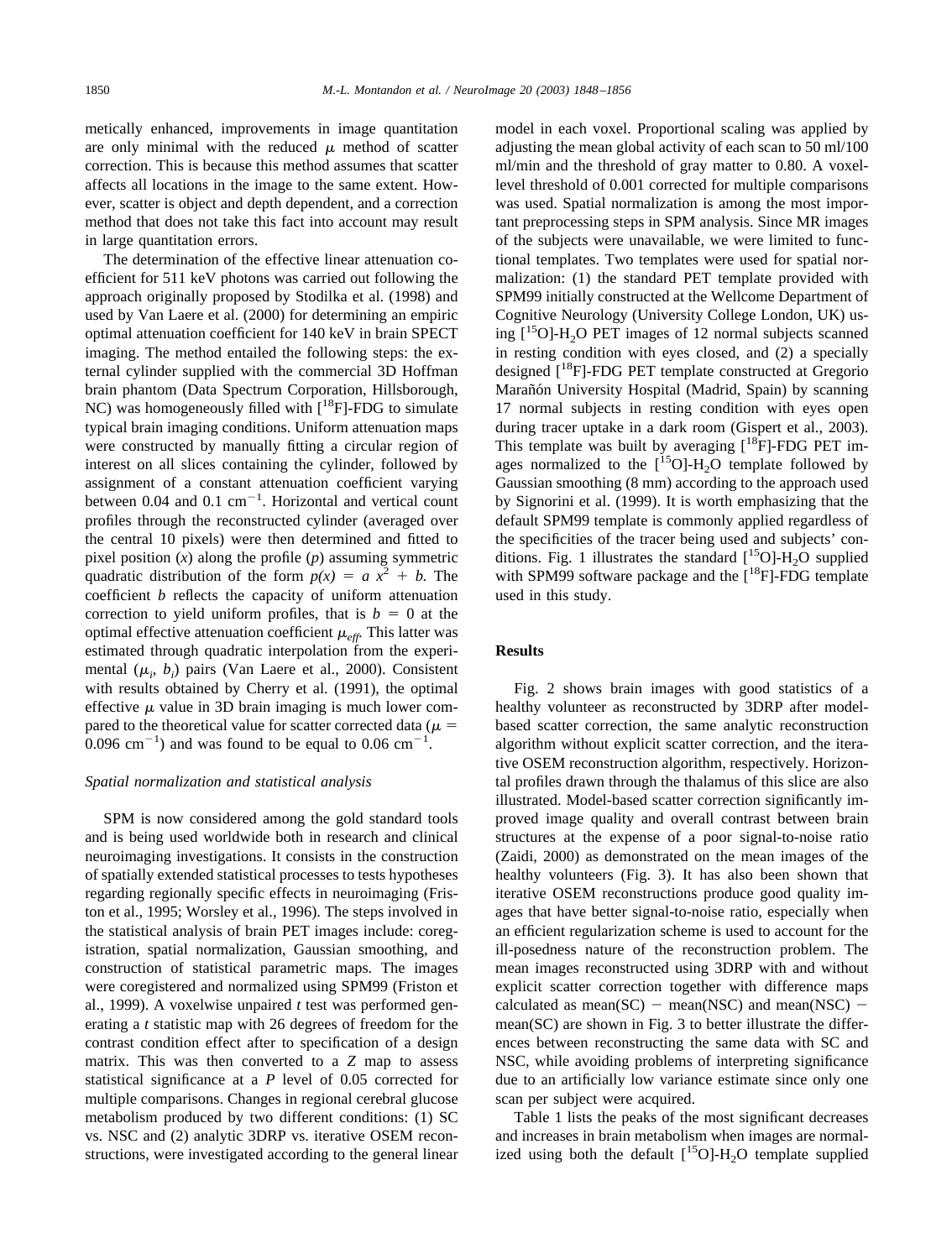<span id="page-3-0"></span>

Fig. 1. Illustration of default [<sup>15</sup>O]-H<sub>2</sub>O template supplied with SPM99 software package (A) and [<sup>18</sup>F]-FDG template (B) constructed by averaging  $[{}^{18}F]$ -FDG PET images of 17 normal subjects normalized to the standard  $[{}^{15}O]$ -H<sub>2</sub>O PET template [\(Gispert et al., 2003\).](#page-7-0)

with SPM99 and the tracer-specific  $[$ <sup>18</sup>F]-FDG template, respectively. The brain structures were determined from the stereotactic coordinates with respect to the Talairach and Tournoux atlas [\(Talairach and Tournoux, 1988\).](#page-7-0) Algebraic values of the scores are also shown ( $-$  = decrease,  $+$  = increase). [Fig. 4](#page-6-0) illustrates the areas with significant changes in brain metabolism obtained by comparing distributions with and without explicit SC normalized using the same template. The results obtained when comparing SC to NSC images suggest that  $[$ <sup>18</sup>F]-FDG distribution decreases essentially in the frontal gyri, but also in the superior temporal, supramarginal, and middle occipital gyri. In contrast, the distribution increases mainly in the cerebellum, brainstem, insula, and putamen when comparing SC to NSC. Similarly, areas with significant decreases and increases in brain metabolism resulting from the comparison of SC and NSC images normalized using the same template are shown in [Fig. 5.](#page-7-0) The results obtained when comparing SC to NSC images suggest that  $[$ <sup>18</sup>F]-FDG distribution decreases significantly in the frontal gyri, in addition to the middle temporal and postcentral gyri. On the other hand, the distribution increases in the cerebellum, thalamus, insula, the brainstem, temporal lobe, and the frontal cortex when comparing SC to NSC. As expected, there are no significant changes between images reconstructed using analytic and iterative reconstruction algorithms.

### **Discussion**

It is generally well accepted that scatter correction improves the contrast between brain structures and can supply more accurate absolute quantification. Iterative reconstruction is also recognized to significantly reduce streak artefacts and produce less noisy images. However, it is not entirely clear whether either scatter correction or iterative reconstruction produce significant changes in  $[$ <sup>18</sup>F]-FDG distribution of 3D brain PET images compared to images not explicitly corrected for scatter or reconstructed using an analytic algorithm, respectively. Over the last two decades, several algorithms have been developed for reducing the degradation of image contrast and loss of quantitative accuracy resulting from scatter events during data collection. Different versions of these methods have been successfully implemented for 3D PET. The main difference among the correction methods is the way in which the scatter component is estimated [\(Zaidi, 2000\).](#page-8-0) The major drawback of subtraction-based scatter correction is the increase in statistical noise. In this respect, iterative statistical reconstruction-based scatter correction methods have better noise properties, which make them particularly suited to lowcount emission studies. However, such methods are time consuming and costly and hence not yet practical for clinical routine applications [\(Zaidi, 2001\).](#page-8-0) The advantages of iterative reconstruction algorithms over analytic methods were recently investigated in PET activation studies [\(Re](#page-7-0)[inders et al., 2002\).](#page-7-0) It has been shown that iterative OSEM produces fewer false-positive clusters and has the potential to increase the statistical power in PET activation studies compared with analytic reconstruction provided balanced subsets hold and sufficient number of iterations are used to obtain full convergence.

The contribution of scatter correction toward improved quantitative  $[18F]$ -FDG PET imaging is well established. However, its application in  $[{}^{15}O]$ -H<sub>2</sub>O activation studies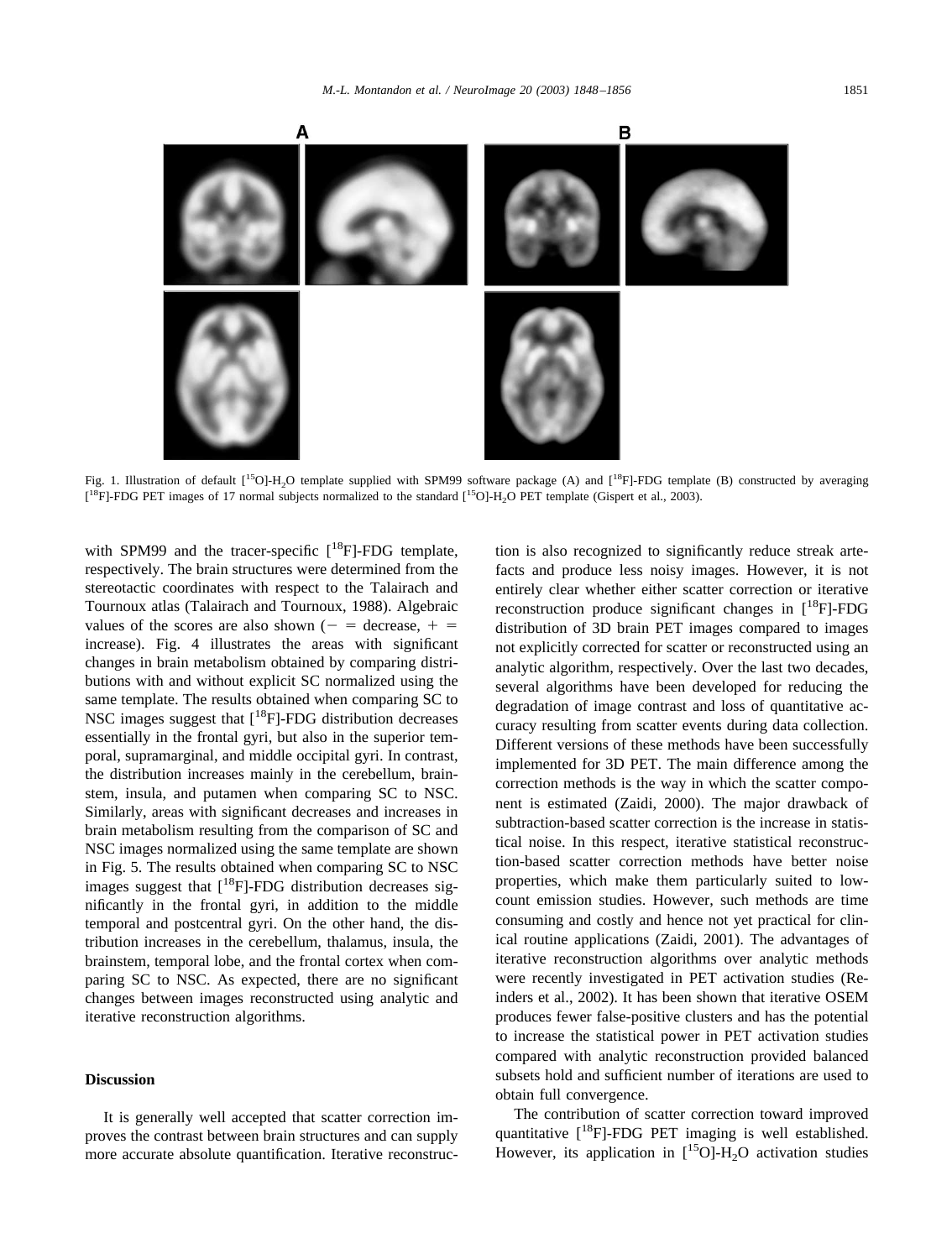<span id="page-4-0"></span>

Fig. 2. Typical brain images of a healthy volunteer obtained using model-based scatter correction and analytic 3DRP reconstruction (A), attenuation correction using an effective linear attenuation coefficient ( $\mu = 0.06$  cm<sup>-1</sup>) to partially compensate for scatter contribution (B), and model-based scatter correction followed by iterative OSEM reconstruction (C). Comparison of horizontal profiles between images reconstructed using 3DRP without (solid line) and with (dotted line) scatter correction as well as iterative OSEM (shaded line) reconstruction algorithm (D).

suffering from low-count statistics is still controversial in view of the fact that scatter correction will increase the spatial specificity by decreasing the bias at the cost of increased variance. Obviously the sensitivity of SPM analysis will be influenced by the poor signal-to-noise ratio of PET images reconstructed after scatter subtraction, therefore decreasing the statistical power of activation studies. [Van Laere et al. \(2002\)](#page-8-0) reported that absence of scatter correction resulted in an increase in minimally detectable activation and that this effect is definitely the largest factor that decreases the sensitivity of SPM analysis, more than resolution or reconstruction procedure. In this study, we focused on the impact of model-based scatter correction using the single-scatter simulation algorithm for estimation of the scatter component [\(Watson et al., 1997\)](#page-8-0) using SPM analysis. Our work is closely related to the recent study

performed by [Shiga et al. \(2002\)](#page-7-0) using brain SPECT images and the triple energy window method for scatter correction. Their results provided evidence for the effect of scatter correction on regional distribution of  $^{123}$ I-IMP, stimulating further research using other tracers and imaging modalities. In addition, we also examined the effect of the normalization template on the outcome of statistical parametric mapping. Consistent with the conclusions drawn from the study by [Gispert et al. \(2003\),](#page-7-0) our results demonstrate that the inappropriate use of the standard template supplied with SPM99 can lead to inconsistent results, since the areas differed significantly between using the standard  $[{}^{15}O]$ -H<sub>2</sub>O template supplied with SPM99 software package and the specific  $[$ <sup>18</sup>F]-FDG template. The limitations of SPM with respect to the accuracy and sensitivity of quantitative analysis have been addressed elsewhere using realistic Monte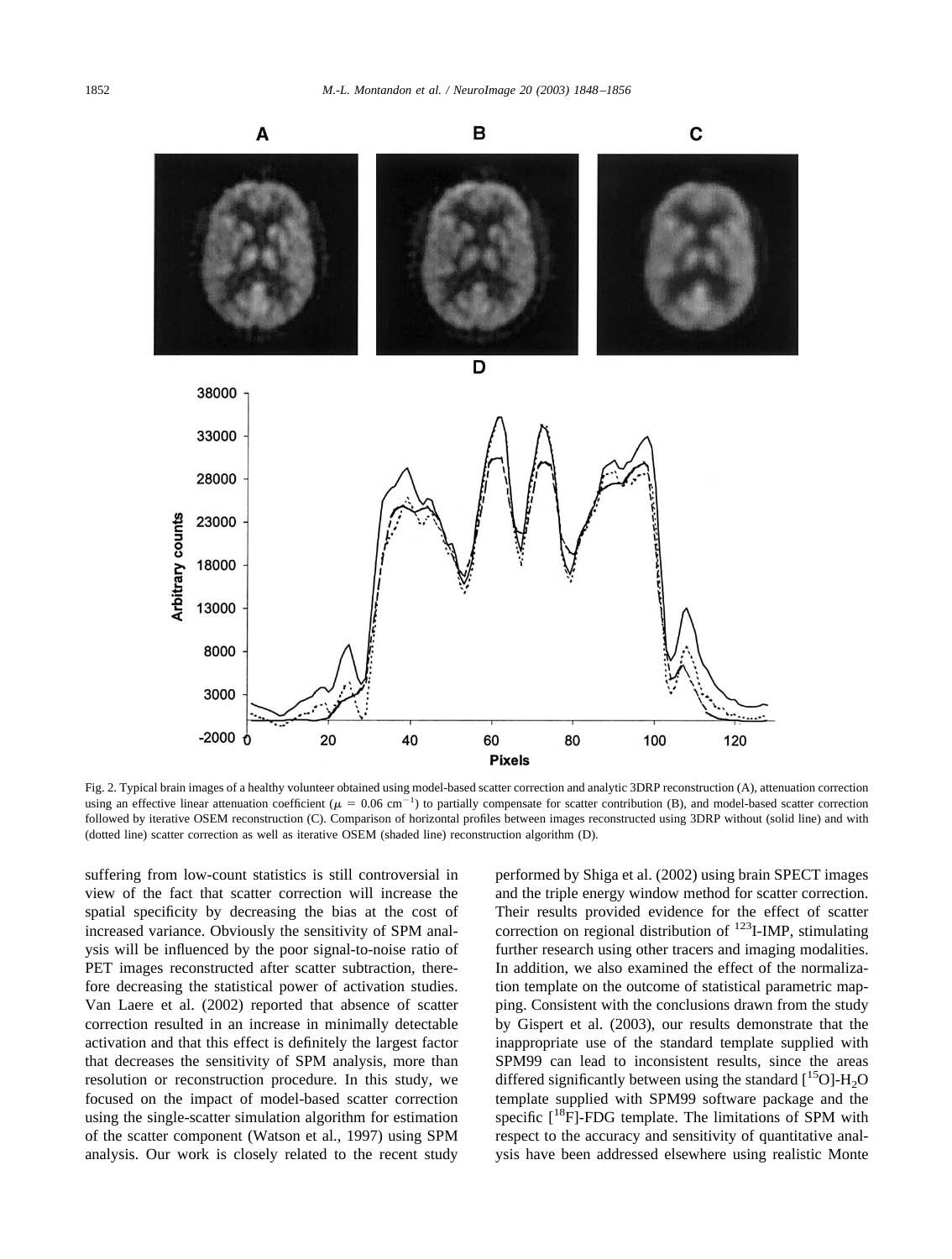<span id="page-5-0"></span>

Fig. 3. Mean  $[{}^{18}F]$ -FDG PET images of normal subjects reconstructed using analytic 3DRP algorithm with (A) and without (B) explicit scatter correction. The window level was set to interval 20–100%. The raw difference maps generated by subtracting A minus B (C) and B minus A (D) are also shown.

Carlo simulated data incorporating accurate modelling of the physical processes involved in PET data acquisition [\(Schoenahl et al., 2003\).](#page-7-0)

In agreement with the observations made in previous studies [\(Bailey, 1998; Zaidi, 2000\),](#page-7-0) an analysis of the difference images between noncorrected and scatter-corrected data revealed the regional effect of scatter correction. In particular, they look like attenuation corrected images, especially the contrast between the brain tissue and the airfilled sinuses. In addition, the physics of photon interactions indicates that in a low density region, the amount of scattering is negligible. However, many incorrectly positioned events will be assigned to projection data through the low density region with similar probabilities to an adjacent, more dense region, as a result of the coincidence detection method [\(Bailey, 1998\).](#page-7-0) This is a possible explanation for the fact that the presence of a small, low density region will hardly be visible on the scatter profile in the projection data.

The resulting effect after reconstruction is the underestimation of scatter contribution from this region.

A clinical diagnosis is generally accomplished based on the distribution pattern of regional brain metabolic activity. Cerebral pathologies such as cerebrovascular disorders, brain trauma, epilepsy, neurodegenerative disorders, and Parkinson's disease, and mental disorders such as depression, schizophrenia, and obsessive-compulsive disorders are known to result in regional glucose consumption abnormalities [\(Kim et al., 2002; Slosman et al., 2001; Gispert et al.,](#page-7-0) [2003; Piert et al., 1996; Berding et al., 2001\).](#page-7-0) Decreased brain metabolism in frontal areas and occasionally in temporal and parietal cortices has also been observed in normal aging [\(Loessner et al., 1995\).](#page-7-0) Our voxel-based analysis revealed statistically significant differences between PET images reconstructed using SC and NSC. Therefore, knowledge of these differences is highly desired for continuing adequate reading of 3D brain PET images by nuclear phy-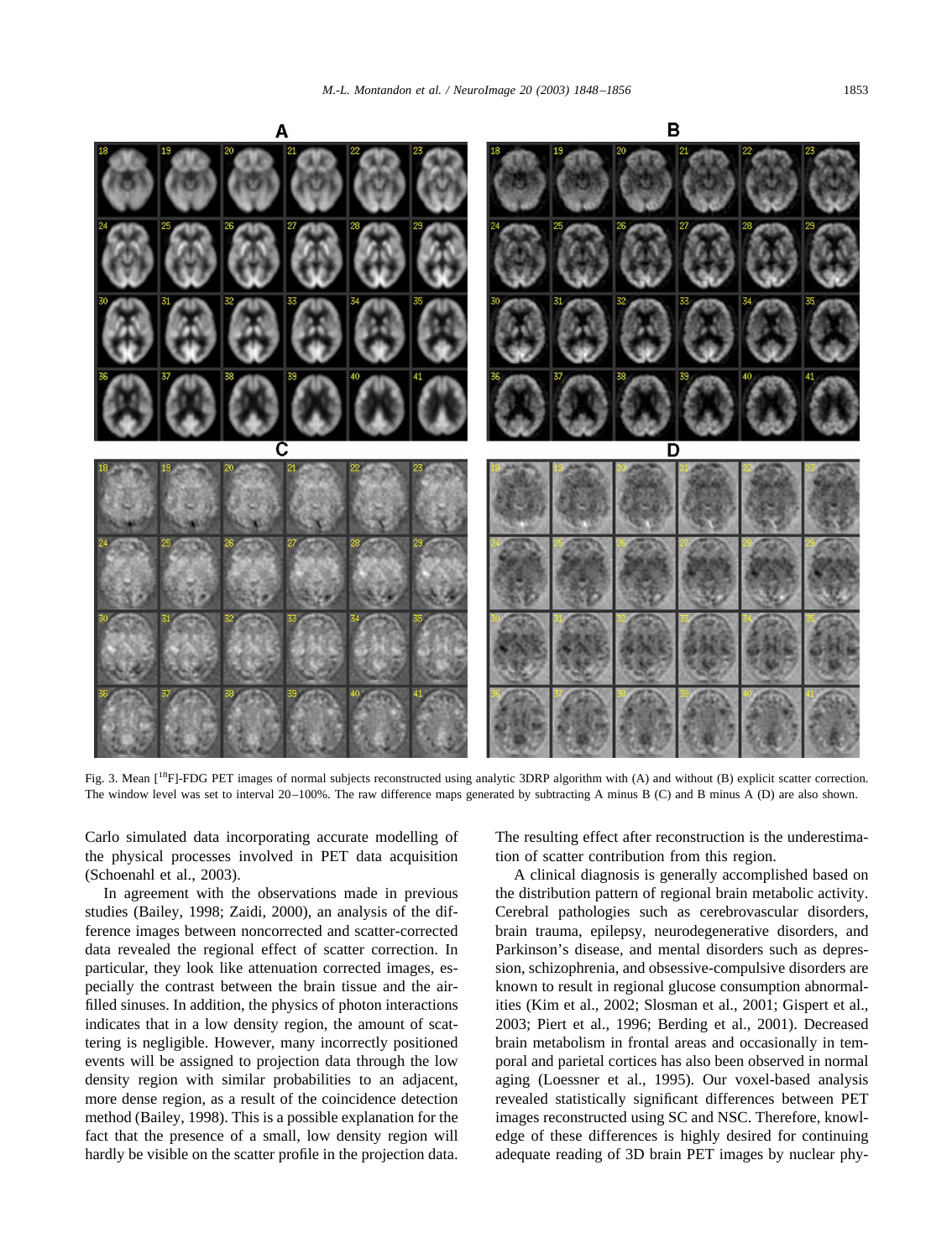#### <span id="page-6-0"></span>Table 1

Results of statistical analysis comparing images reconstructed with model-based scatter correction to those corrected for attenuation using an effective linear attenuation coefficient without explicit scatter correction normalized using the default [<sup>15</sup>O]-H<sub>2</sub>O template supplied with SPM99 software package and the tracer-specific  $[18F]$ -FDG template<sup>a</sup>

| Cerebral structure            | Z score using $[5O]-H_2O$ template | Z score using [ <sup>18</sup> F]-FDG template | Algebraic value |
|-------------------------------|------------------------------------|-----------------------------------------------|-----------------|
| Right middle frontal gyrus    | 6.42                               | 6.07                                          |                 |
| Right supramarginal gyrus     | 5.73                               |                                               |                 |
| Right middle occipital gyrus  | 5.57                               |                                               |                 |
| Right superior frontal gyrus  | 5.33                               |                                               |                 |
| Right superior temporal gyrus | 5.27                               |                                               |                 |
| Right superior frontal gyrus  | 4.85                               | 4.80                                          |                 |
| Left medial frontal gyrus     | 4.80                               |                                               |                 |
| Right middle frontal gyrus    |                                    | 6.07                                          |                 |
| Right middle temporal gyrus   |                                    | 5.43                                          |                 |
| Right postcentral gyrus       |                                    | 5.37                                          |                 |
| Right superior frontal gyrus  |                                    | 5.26                                          |                 |
| Left precentral gyrus         |                                    | 4.83                                          |                 |
| Right medulla                 | 6.50                               |                                               | $^+$            |
| Left cerebellum               | 6.38                               |                                               | $^+$            |
| Right midbrain                | 6.05                               |                                               | $^+$            |
| Left frontal lobe             | 5.78                               |                                               | $^{+}$          |
| Right putamen                 | 5.76                               |                                               | $^+$            |
| Left insula                   | 5.46                               | 5.67                                          | $^+$            |
| Left temporal lobe            | 5.46                               |                                               | $^+$            |
| Right cerebellum              |                                    | 6.75                                          | $^+$            |
| Right thalamus                |                                    | 6.13                                          | $^+$            |
| Right medulla                 |                                    | 5.59                                          | $^+$            |
| Left rectal gyrus             |                                    | 5.57                                          | $^{+}$          |
| Left temporal lobe            |                                    | 5.13                                          | $^+$            |
| Right inferior frontal gyrus  |                                    | 5.08                                          | $^+$            |

<sup>a</sup> The cerebral structure corresponding to areas of significant regional decreases (-) and increases (+) in brain metabolism (highest *Z* score) determined from the Talairach coordinates are shown.

sicians accustomed to interpreting images reconstructed using a specific processing protocol (e.g., without explicit scatter correction) after software upgrades incorporating modifications in image correction techniques. It is likely that understanding the effects of scatter correction would assist in minimizing the risk of misdiagnosis. The results obtained might be different, however, when dealing with patients exhibiting abnormal distribution patterns. Further research in this direction is guaranteed.

It is concluded that significant differences in regional brain metabolic activity distribution arise when images are reconstructed with and without explicit SC for some cerebral areas. This needs to be considered for adequate interpretation of  $[{}^{18}F]$ -FDG 3D brain PET images after applying



Fig. 4. Statistical parametric maps resulting from the comparison of images reconstructed using model-based scatter correction and those corrected for attenuation using an effective linear attenuation coefficient without explicit scatter correction normalized using the standard  $[1<sup>5</sup>O]$ -H<sub>2</sub>O template supplied with SPM99, showing areas of significant regional decreases (A) and increases (B) in brain metabolism.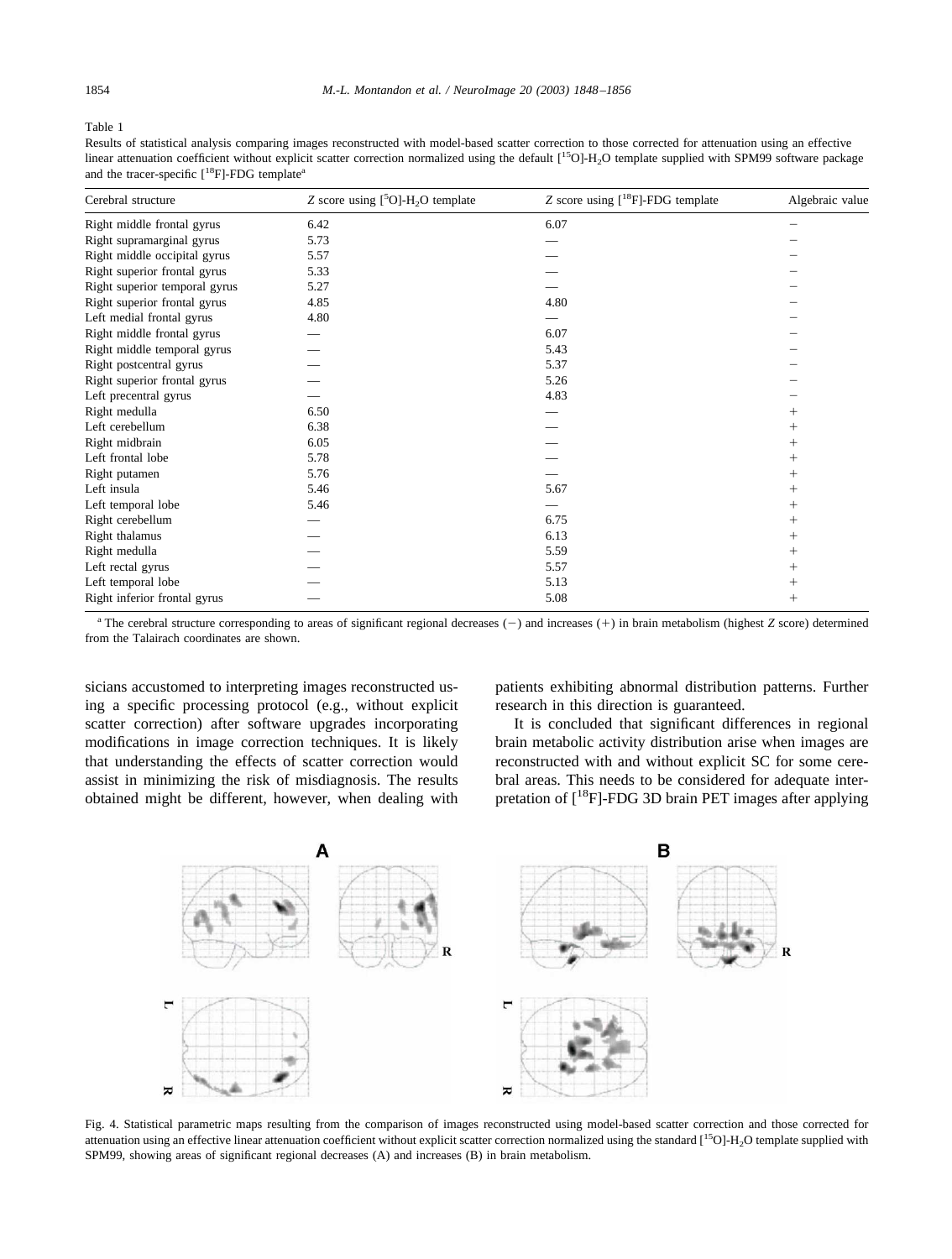<span id="page-7-0"></span>

Fig. 5. Statistical parametric maps resulting from the comparison of images reconstructed using model-based scatter correction and those corrected for attenuation using an effective linear attenuation coefficient without explicit scatter correction normalized using the [<sup>18</sup>F]-FDG template showing areas of significant regional decreases (A) and increases (B) in brain metabolism.

scatter correction associated with software upgrades or modifications of processing protocols.

# **Acknowledgments**

The authors thank both reviewers for very thoughtful and helpful suggestions that greatly improved the quality of the manuscript. This work was supported by the Swiss National Science Foundation under grant SNSF 3152-062008 and 3152A0-102143, and the Department of Radiology, Geneva University Hospital. The authors would like to thank Juan D. Gispert for supplying the  $[$ <sup>18</sup>F]-FDG template.

#### **References**

- Bailey, D.L., 1998. Quantitative procedures in 3D PET, in: Bendriem, B., Townsend, D.W. (Eds.), The Theory and Practice of 3D PET, Kluwer Academic Publishers, Dordrecht, pp. 55–109.
- Berding, G., Odin, P., Brooks, D.J., et al., 2001. Resting regional cerebral glucose metabolism in advanced Parkinson's disease studied in the off and on conditions with [(18)F]FDG-PET. Mov. Disord. 16, 1014– 1022.
- Cherry, S.R., Dahlbom, M., Hoffman, E.J., 1991. 3D PET using a conventional multislice tomograph without septa. J. Comput. Assist. Tomogr. 15, 655–668.
- Friston, K., Ashburner, J., Heather, J., et al., 1999. "Statistical Parametric Mapping." Available at:<www.fil.ion.ucl.ac.uk/spm> (The Wellcome Department of Cognitive Neurology, University College London, London).
- Friston, K., Holmes, A., Worsley, K., et al., 1995. Statistical parametric maps in functional imaging: a general linear approach. Hum. Brain Mapp. 2, 189–210.
- Gispert, J.D., Pascau, J., Reig, S., et al., 2003. Influence of the normalization template on the outcome of statistical parametric mapping of PET scans. NeuroImage 18, 601–612.
- Kim, Y.K., Lee, D.S., Lee, S.K., et al., 2002. 18F-FDG PET in localization of frontal lobe epilepsy: comparison of visual and SPM analysis. J. Nucl. Med. 43, 1167–1174.
- Kinahan, P.E., Rogers, J.G., 1989. Analytic 3D image reconstruction using all detected events. IEEE Trans. Nucl. Sci. 36, 964–968.
- Loessner, A., Alavi, A., Lewandrowski, K.U., et al., 1995. Regional cerebral function determined by FDG-PET in healthy volunteers: normal patterns and changes with age. J. Nucl. Med. 36, 1141–1149.
- Matsuda, H., Kanetaka, H., Ohnishi, T., et al., 2002. Brain SPET abnormalities in Alzheimer's disease before and after atrophy correction. Eur. J. Nucl. Med. Mol. Imaging 29, 1502–1505.
- Michel, C., Sibomana, M., Boi, A., et al., 1998. Preserving poisson characteristics of PET data with weighted OSEM reconstruction, in: Proceedings of the IEEE Nuclear Science Symposium and Medical Imaging Conference, IEEE, Toronto, Canada, pp. 1323–1329.
- Piert, M., Koeppe, R.A., Giordani, B., et al., 1996. Diminished glucose transport and phosphorylation in Alzheimer's disease determined by dynamic FDG-PET. J. Nucl. Med. 37, 201–208.
- Reinders, A.A., Paans, A.M., de Jong, B.M., et al., 2002. Iterative versus filtered backprojection reconstruction for statistical parametric mapping of PET activation measurements: a comparative case study. NeuroImage 15, 175–181.
- Schoenahl, F., Montandon, M.-L., Slosman, D., Zaidi, H., 2003. Assessment of the performance of SPM analysis in PET neuroactivation studies: a Monte Carlo investigation, in: Conference Proceedings of the VIIth International Meeting on Fully Three-dimensional Image Reconstruction in Radiology and Nuclear Medicine, 29 June–4 July 2003, Saint-Malo, France. Available at: [http://dmnu-pet5.hcuge.ch.](http://dmnu-pet5.hcuge.ch)
- Shiga, T., Kubo, N., Takano, A., et al., 2002. The effect of scatter correction on 123I-IMP brain perfusion SPET with the triple energy window method in normal subjects using SPM analysis. Eur. J. Nucl. Med. 29, 342–345.
- Signorini, M., Paulesu, E., Friston, K., et al., 1999. Rapid assessment of regional cerebral metabolic abnormalities in single subjects with quantitative and nonquantitative [18F]FDG PET: a clinical validation of statistical parametric mapping. NeuroImage 9, 63–80.
- Slosman, D.O., Ludwig, C., Zerarka, S., et al., 2001. Brain energy metabolism in Alzheimer's disease: 99mTc-HMPAO SPECT imaging during verbal fluency and role of astrocytes in the cellular mechanism of 99mTc-HMPAO retention. Brain Res. Rev. 36, 230–240.
- Stodilka, R.Z., Kemp, B.J., Prato, F.S., Nicholson, R.L., 1998. Importance of bone attenuation in brain SPECT quantification. J. Nucl. Med. 39, 190–197.
- Talairach, J., Tournoux, P., 1988. Co-Planar Atlas of the Human Brain. Thieme Medical Publishers, New York.
- Van Laere, K., Koole, M., Kauppinen, T., et al., 2000. Nonuniform transmission in brain SPECT using <sup>201</sup>T1, <sup>153</sup>Gd, and <sup>99m</sup>Tc static line